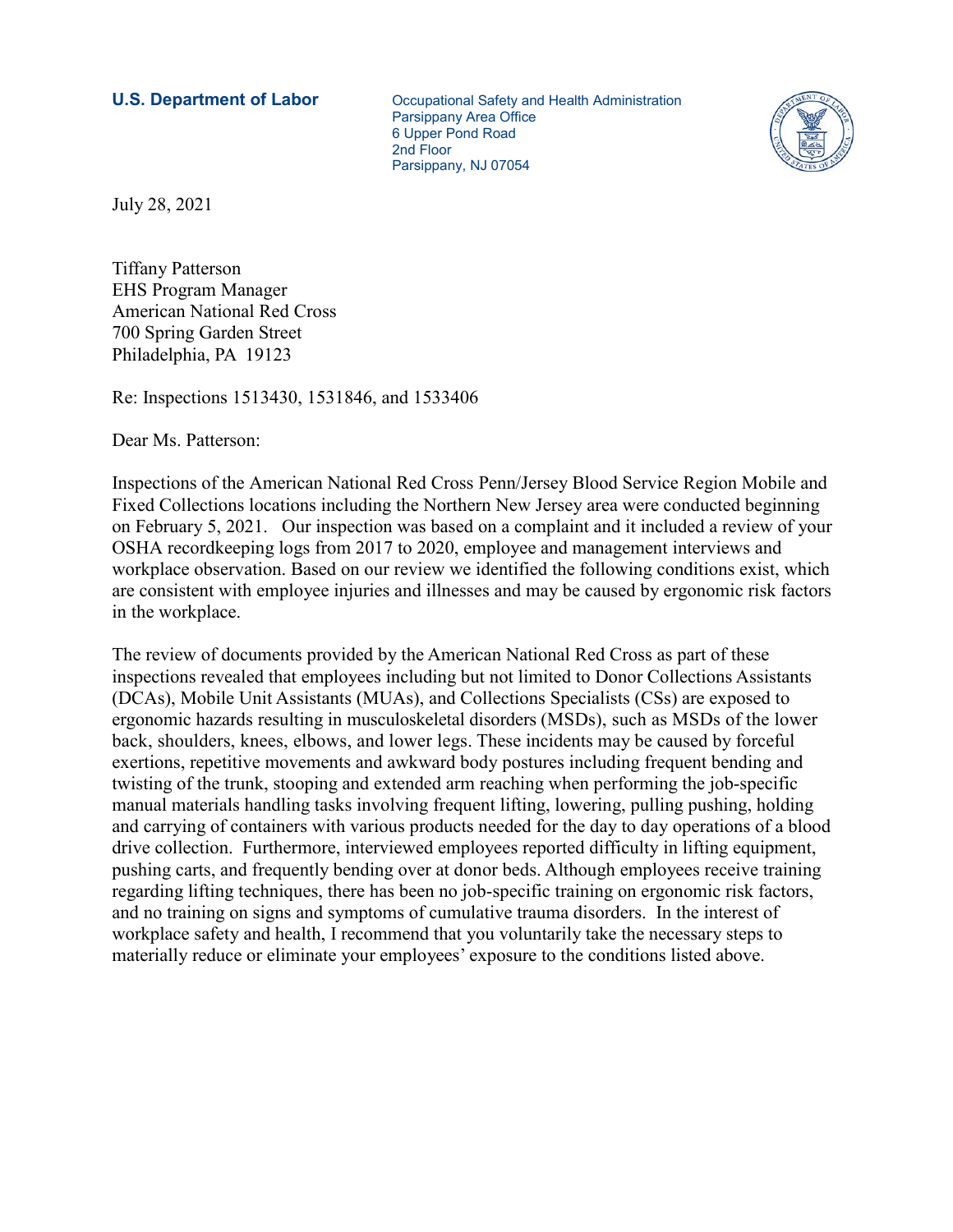MSDs cases from 2017 through 2020 occurred at the following frequency:

|      | Mobile NJ Total Cases |      |          | Mobile Draws NJ MSDs total |            |          |
|------|-----------------------|------|----------|----------------------------|------------|----------|
|      | #                     | Days | Job      |                            | Days       | Days Job |
|      | cases                 | away | transfer | $\#$ cases                 | away       | transfer |
| 2017 |                       | 250  | 278      | b                          | 72         | 181      |
| 2018 |                       |      | 235      |                            |            | 182      |
| 2019 | 13                    | 13   | 208      |                            |            | 24       |
| 2020 |                       | 20   | 243      |                            | <b>TNK</b> | I INK    |

| Year | <b>Industry NAICS Code 62199</b>     | <b>TCIR</b> | <b>DART</b> | <b>MSD</b><br><b>DART</b> |
|------|--------------------------------------|-------------|-------------|---------------------------|
|      | <b>US Bureau of Labor Statistics</b> |             |             |                           |
|      | (BLS)                                | 4.1         | 1.8         | 0.13                      |
|      | <b>ARC Mobile Sites</b>              |             |             |                           |
| 2017 | Penn-NJ area                         | 13.6        | 3.9         | 1.02                      |
|      | US Bureau of Labor Statistics        |             |             |                           |
|      | (BLS)                                | 3.7         | 1.6         | 0.21                      |
|      | <b>ARC Mobile Sites</b>              |             |             |                           |
| 2018 | Penn-NJ area                         | 11.4        | 3.5         | 0.70                      |
|      | US Bureau of Labor Statistics        |             |             |                           |
|      | (BLS)                                |             | 1.6         | 0.18                      |
|      | <b>ARC Mobile Sites</b>              |             |             |                           |
| 2019 | Penn-NJ area                         | 12.2        | 6.8         | 0.35                      |
|      | <b>US Bureau of Labor Statistics</b> | <b>Not</b>  | <b>Not</b>  | <b>Not</b>                |
|      | (BLS)                                | Available   | Available   | Available                 |
|      | <b>ARC Mobile Sites</b>              |             |             |                           |
| 2020 | Penn-NJ area                         | 15.7        | 4.6         | 1.43                      |

NAICS code 62199

TCIR – Total Cases Injury Rate

DART – Days Away Restricted and Transferred

While some ergonomic-related risk factors can be reduced or eliminated by implementing a single means of abatement, in most cases a process using components such as the following will provide the most effective method of addressing these ergonomic risk factors. These components include accurate injury and illness record keeping, medical management and treatment for employees suffering work related injuries, work place analysis of jobs and tasks to assess the hazards and the steps to abate them, engineering, administrative and work practice controls or actions to materially reduce or eliminate the hazards, and education and training of workers and management. If an ergonomic risk factor is to be addressed on an incremental basis to determine the effectiveness of a specific control strategy believed likely to provide a protective solution, it is important to track and evaluate the effectiveness of the results in a timely manner, and to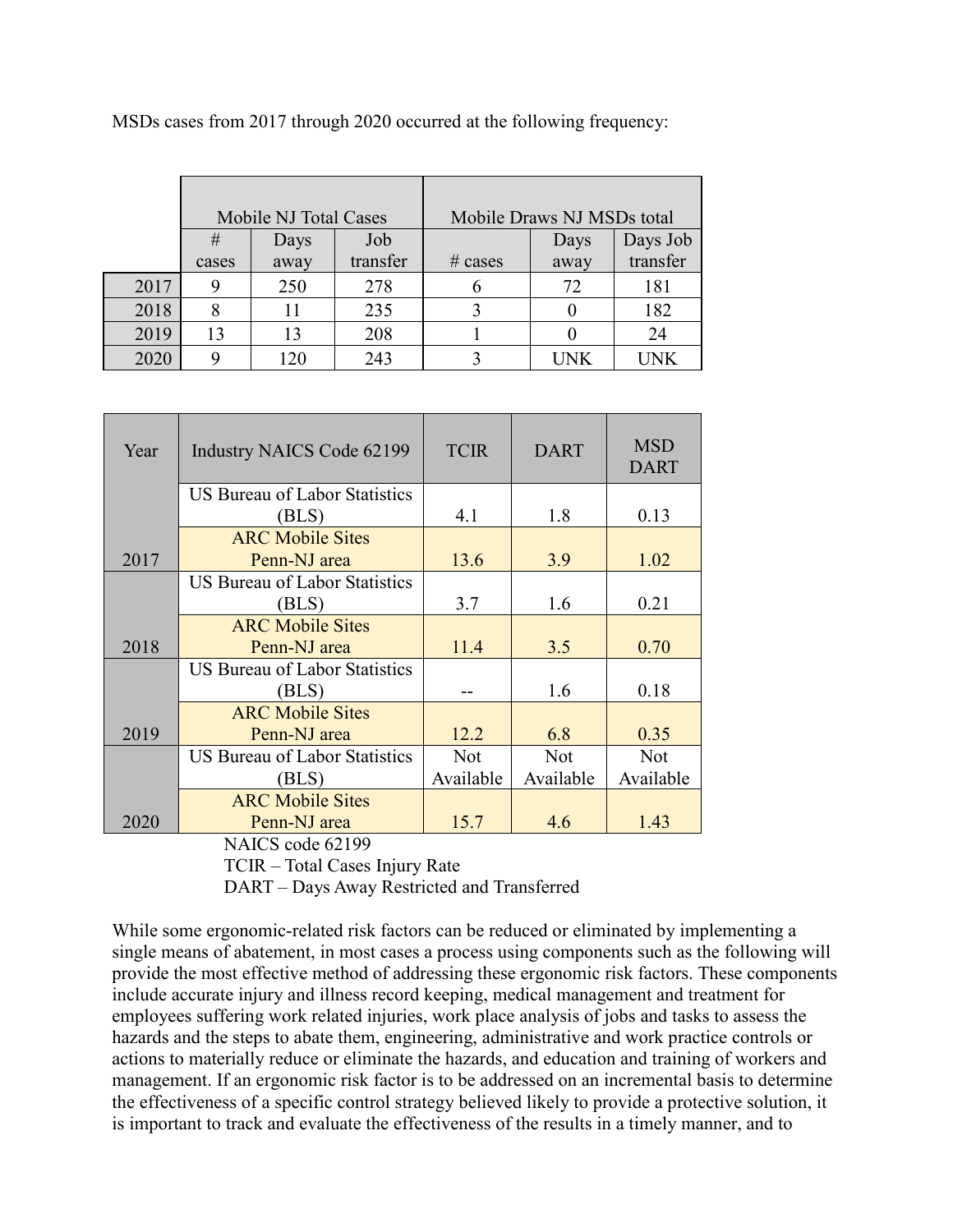implement additional control measures if initial controls fail to eliminate or materially reduce employee exposures.

As with any change to address ergonomic problems, you should gather input from employees to determine which changes to implement and to troubleshoot any unforeseen problems with the changes. In addition to the specific recommendations listed, it is important that the American National Red Cross proactively works with mobile collections employees in order to have more input into workplace design and in eliminating ergonomic risk factors related to jobs/tasks performed by employees.

It is our understanding that the American National Red Cross has a Manual Material Handling Policy to address ergonomic hazards. Some of these hazards are addressed in the employee training power point presentation 45-45-45 Playbook. We have examined available information on the risk factors related to tasks performed by employees, as well as your efforts to address ergonomic hazards. The evaluation indicates that the following actions be taken:

- Ensure employees have proper assistance when setting up blood drive sites. Having staff available to assist one another, including two-person lifts when lifting heavy or bulky items, will reduce worker exposure to ergonomics injuries when lifting, pushing, and pulling for each drive.
- Ensure that the employees follow manufacturer's recommendations for handling and transporting heavy equipment such as the MCS machine.
- Limit the stacking of carts to below shoulder-height and implement procedures on properly distributing weight on a cart. Utilize tables, or carts stacked to waist-height, when emptying or filling cases and boxes. Minimize lifting and lowering below kneeheight as much as possible. If an employee must pack or unpack supplies on the floor, have foam padding available for kneeling.
- Move carts as close as possible to tables and work areas before adding or removing supplies and equipment. This will decrease the distance that employees are required to carry supplies and equipment.
- Develop and implement a procedure to handle wheeled equipment when used on ramps so as to reduce struck by injuries when unloading trucks.
- Assign a person to implement the ergonomics program aimed at reducing the risk and preventing MSDs in the workplace.
- Ensure that the employees follow proper work methods, practices and techniques when performing the job-specific tasks involving repetitive lifting, lowering, pushing, pulling, holding, and carrying of various types of supplies and equipment.
- Ensure all equipment such as rolling carts and stair climbers, among other, used to transport materials, including handles on boxes and equipment are in good working condition to prevent improper handling of heavy or bulky items.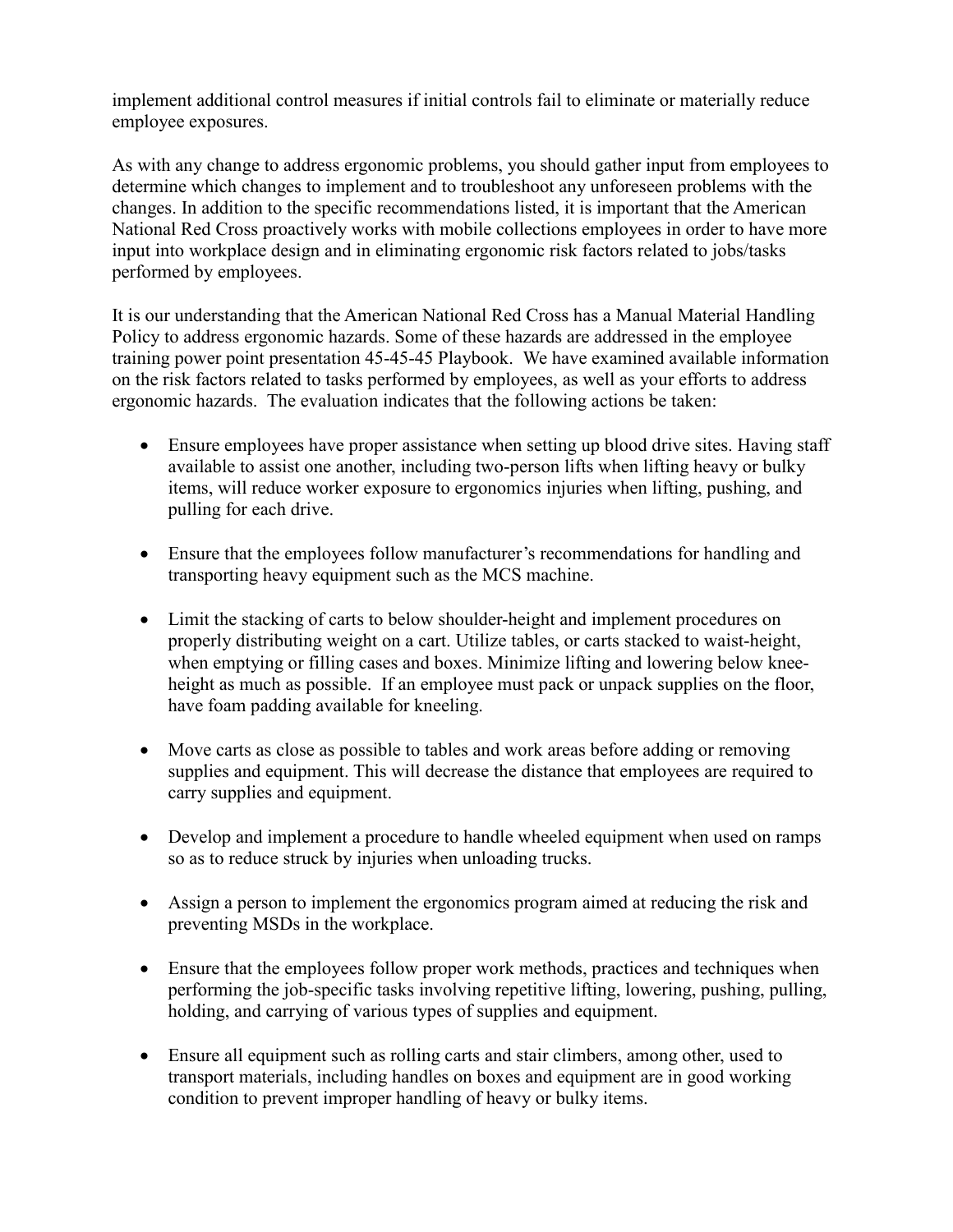- Regularly conduct workplace, job and task analysis to identify job-specific ergonomic risk factors that may cause or contribute to increased risk of MSDs in the workplace.
- Conduct a symptom survey to identify the number of employees who are experiencing symptoms of cumulative trauma disorders (often identified as strains, sprains, pain, etc.) to better understand the scope of the problem in the workplace.
- Conduct job-specific ergonomics training for all levels of employees, including management, to address ergonomic risk factors associated with job-specific tasks and identify how to eliminate them.
- Periodically review the company's ergonomics training program and revise as necessary, incorporating input from the workers. Worker feedback is a crucial component of the review process.
- Develop a mechanism for early reporting of signs and symptoms of musculoskeletal disorders. Inform workers of the mechanism and the importance of early recognition and reporting of any work-related injuries.
- Conduct accident, injury, and near-miss investigations to determine the root causes of the incidents with a focus on eliminating hazards rather than assigning blame to either the company or the employee. This includes developing a log that provides details of the injury or near miss such as the location of incident, equipment used and injured body part to determine trends and to implement proper controls.
- Develop a local ergonomics committee to help identify risk factors and possible solutions.
- Encourage the workers to stretch prior to and during the shift to improve muscle strength and flexibility, which may help prevent potential musculoskeletal disorders in the workplace.

You may voluntarily provide this Area Office with progress reports on your efforts to address these conditions. Under OSHA's current inspection protocol, we may return to your worksite in approximately one year to examine the conditions noted above and controls adopted to address these hazards.

Attached is a list of available resources that may be of assistance to you in preventing workrelated injuries and illnesses.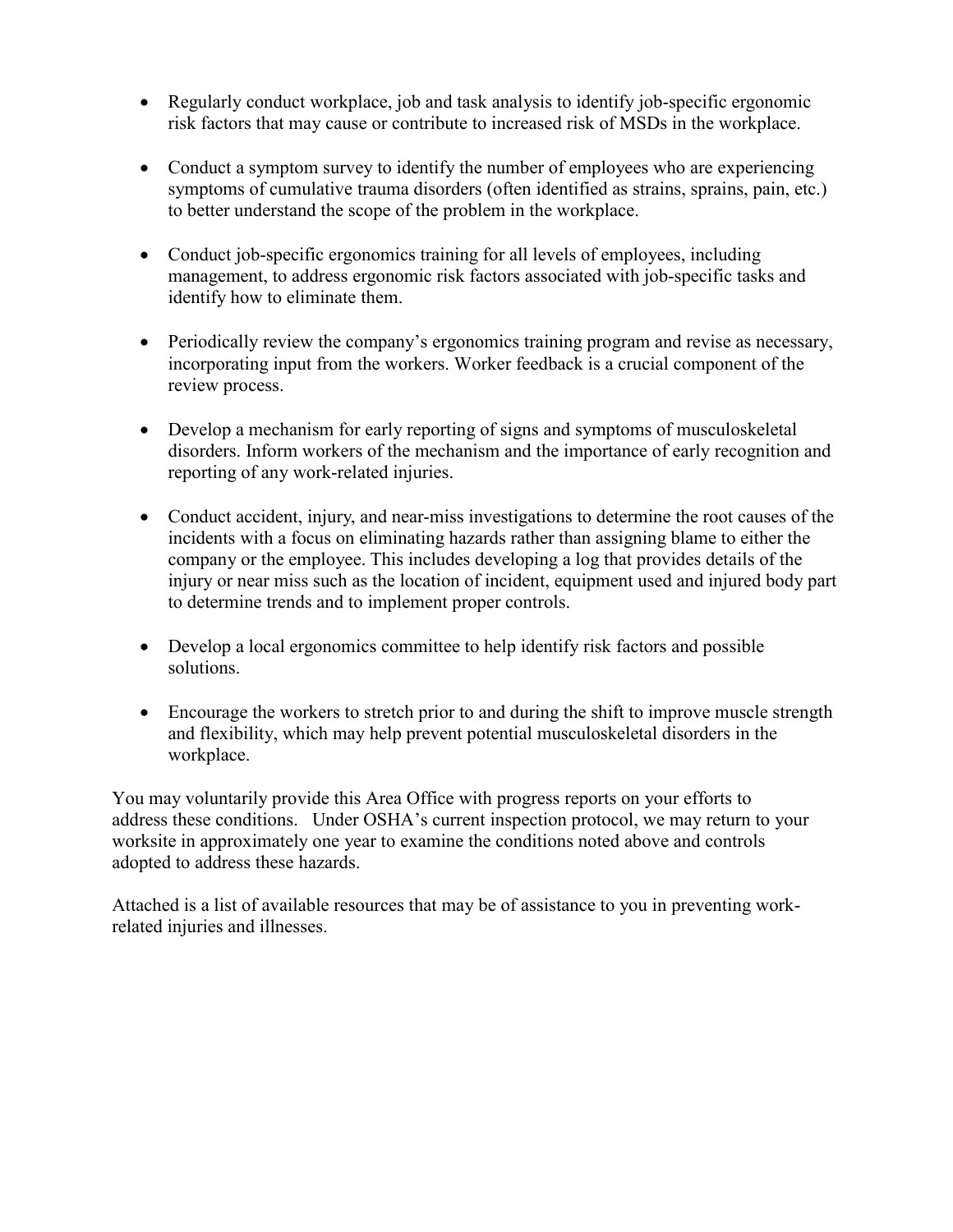If you have any questions, please feel free to call the Parsippany Area Director, Kris Hoffman at (973) 263-1003.

Sincerely,

Perniz  $7 - 47$ Yн

Kris Hoffman Area Director